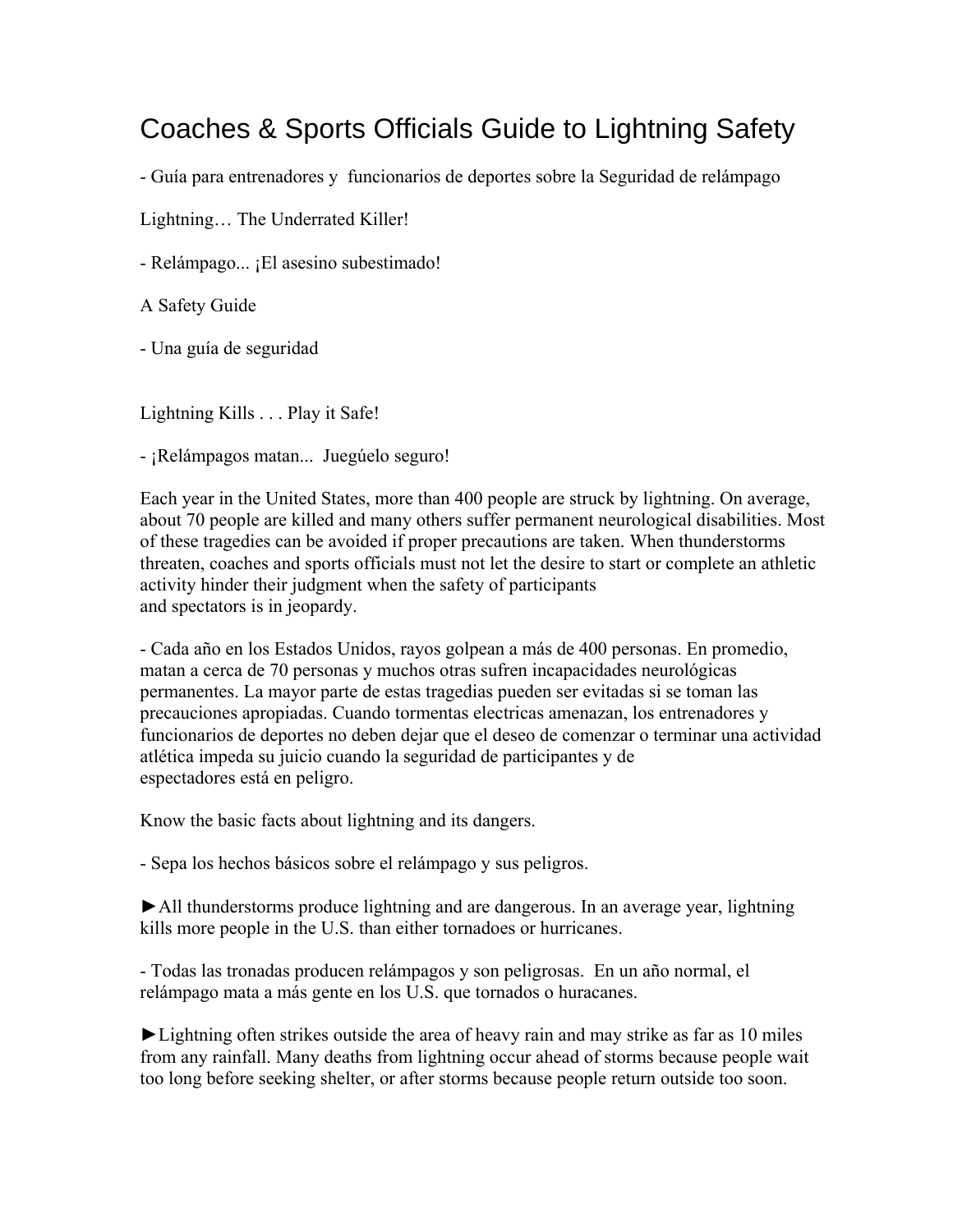- El relámpago a menudo golpea fuera de la área de lluvia fuerte y puede alcanzar hasta 10 millas de cualquier lluvia. Muchas muertes del relámpago ocurren delante de tormentas porque la gente espera mucho tiempo antes de buscar refugio, o después de tormentas porque regresan afuera demasiado pronto.

►If you hear thunder, you are in danger. Anytime thunder is heard, the thunderstorm is close enough to pose an immediate lightning threat to your location.

- Si usted oye trueno, usted está en peligro. Siempre que se oye un trueno, quere decir que la tormenta está suficientemente cerca como para una amenaza inmediata de que lo alcance un relámpago.

►Lightning leaves many victims with permanent disabilities. While only a small percentage of lightning strike victims die, many survivors must learn to live with very serious, lifelong disabilities.

- El relámpago deja a muchas víctimas con incapacidades permanentes. Mientras que solamente un porcentaje pequeño de las víctimas de relámpago muere, muchos sobrevivientes deben aprender vivir con incapacidades muy serias, de por vida.

Avoid the lightning threat.

- Evite la amenaza del relámpago.

►Plan ahead. Have a lightning safety plan. Know where people will go for safety and how much time it will take for them to get there. Have specific guidelines for suspending the event or activity so that everyone has time to reach safety. Follow the plan without exception.

- Planifica por adelantado. Tenga un plan de la seguridad del relámpago. Sepa adónde la gente irá para seguridad y cuánto tiempo tomará para ellos llegar allí. Tenga pautas específicas para suspender el evento o actividad de modo que todos tengan tiempo para alcanzar seguridad. Siga el plan sin excepción.

►Postpone activities. Prior to a practice or event, check the latest forecast. If thunderstorms are forecast, consider postponing activities early to avoid being caught in a dangerous situation.

- Posponga las actividades. Antes de una práctica o evento, compruebe el pronóstico más reciente. Si se pronostican tormenta eléctrica, considere posponer las actividades temprano para evitar siendo agarrados en una situación peligrosa.

►Monitor the weather. Watch and listen for clues of impending danger. Look for darkening skies, flashes of lightning, or increasing wind, which may be signs of a developing or approaching thunderstorm. Listen for thunder.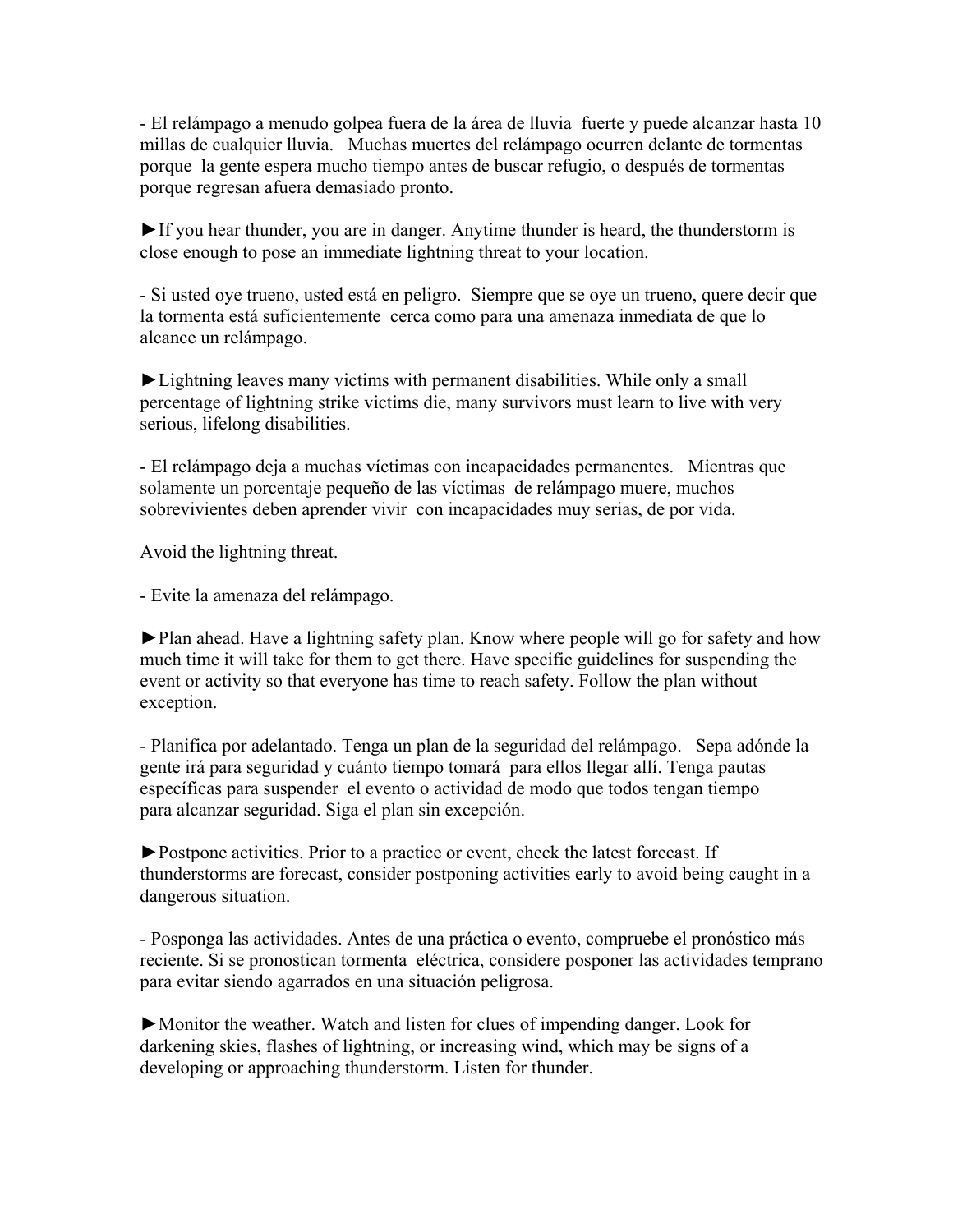- Monitoree el tiempo. Mire y escucha para pistas de peligro inminente. Busque cielos que obscurecen, destellos de rayos, o el viento que aumenta, que pueden ser muestras de una tormenta de truenos que se desarolla o se acerca. Escuche por truenos.

►Get to a safe place. If you hear thunder, suspend your activity immediately and instruct everyone to get to a safe place. Substantial buildings provide the best protection. Once inside, stay off corded phones and away from any wiring or plumbing. Avoid sheds, small or open shelters, dugouts, bleachers, or grandstands. If a sturdy building is not nearby, a hard-topped metal vehicle with the windows closed will offer good protection.

- Llegue a un lugar seguro. Si usted oye trueno, suspenda su actividad inmediatamente y instruya a todos llegar a un lugar seguro. Los edificios substanciales proporcionan la mejor protección. Una vez que adentro, no utilize teléfonos con cuerdas, Aléjese de cualquir almbrado y cañerías de metal. Evite barracas, los refugios pequeños o abiertos, los dugouts, los graderíos, o las tribunas. Si un edificio firme no está cerca, un vehículo con techo de metal con las ventanas cerradas ofrecerá protección buena.

►Stay inside. Do not resume activities until 30 minutes have passed since the last thunder was heard.

- Permanezca adentro. No reasuma las actividades hasta que 30 minutos hayan pasado desde que el último trueno se oyó.

What you should do if you can't get to a safe place.

- Qué usted debe hacer si usted no puede llegar a un lugar seguro.

Being outside during a thunderstorm puts you at risk of being struck by lightning. The measures listed below will reduce that risk somewhat, but are no substitute for getting to a safe place.

- Estando afuera durante una tormenta le pone en riesgo de ser alcanzado por un relámpago. Las medidas alistadas abajo reducirá algo ese riesgo, pero no es substituto de llegar a un lugar seguro.

►Avoid open areas and stay away from isolated tall trees, towers, or utility poles. Lightning tends to strike the taller objects.

- Evite las áreas abiertas y permanezca lejos de árboles altos aislados, de torres, o de postes de utilidad. Los rayos tienden a caer en los objetos más altos.

►Stay away from metal bleachers, backstops, and fences. Lightning can travel long distances through metal.

- Aléjese de graderíos de metal, de las mamparas, y de las cercas. El Relámpago puede viajar distancias largas a través del metal.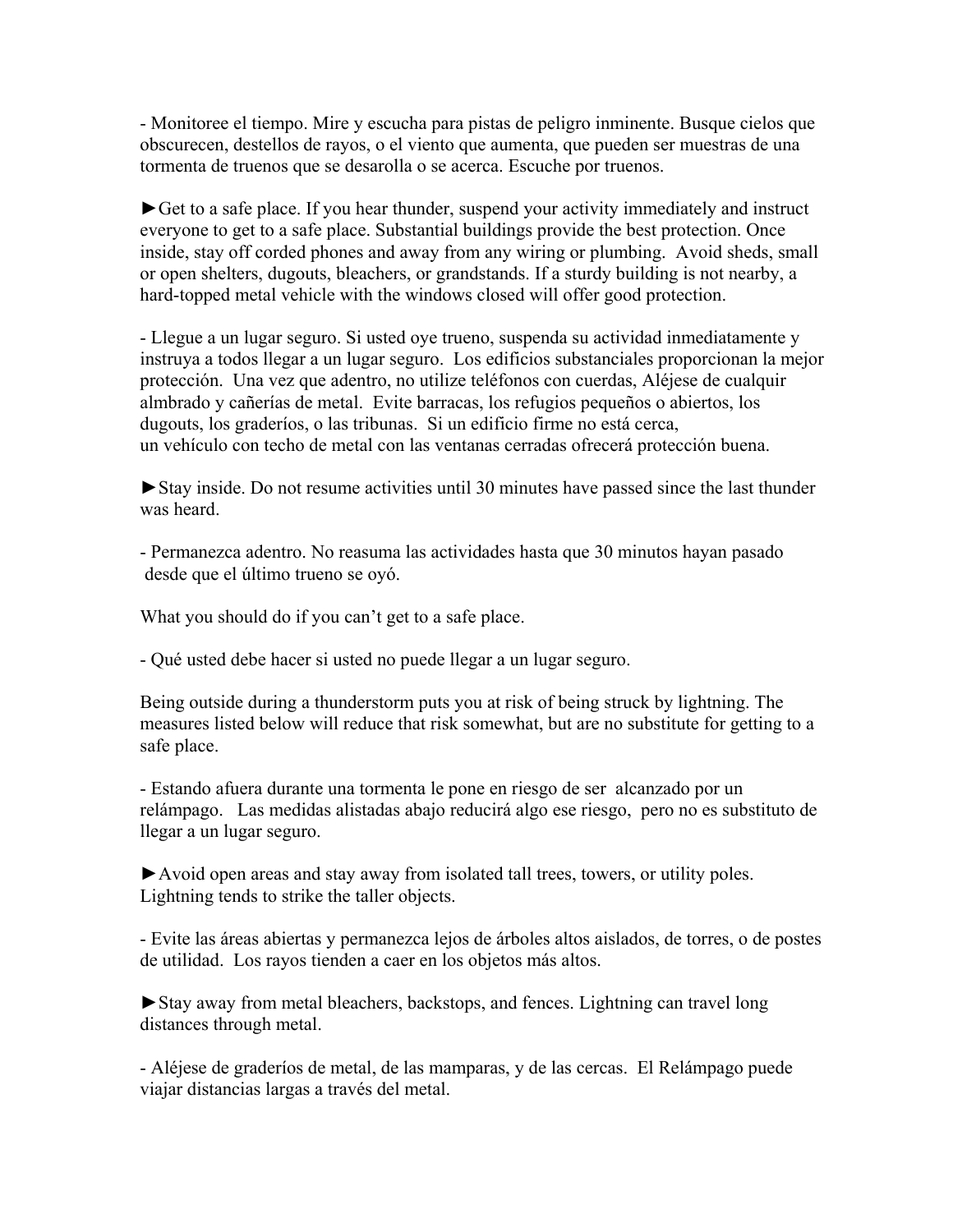►Spread out. This reduces the risk of multiple lightning casualties.

Esparcirse, esto reduce el riesgo de las muertes múltiples del relámpago.

If you feel your hair stand on end, lightning is about to strike.

- Si usted siente su pelo parado de punta, el relámpago está a punto de caer.

There may be little or nothing you can do to keep from being struck by lightning. As a last desperate resort:

- Puede haber poco o nada que usted pueda hacer para evitar de ser alcanzado por el relámpago. Como último recurso desesperado:

►Crouch down on the balls of your feet, put your hands over your ears, and bend your head down. Make yourself as small a target as possible and minimize your contact with the ground.

- Agáchese en las bolas de sus pies, ponga las manos sobre orejas, y dobla su cabeza abajo. Hágase lo mas pequeño blanco que sea posible y reduzca al mínimo su contacto con la tierra.

►Do not lie flat on the ground.

- No se acuéste de plano en el suelo.

Know what to do if someone is struck by lightning.

- Sepa qué hacer si un relámpago alcanza a una persona.

Lightning victims do not carry an electrical charge, are safe to handle, and need immediate medical attention. Cardiac arrest is the immediate cause of death in lightning fatalities. Some deaths can be prevented if the victim immediately receives the proper first aid.

- Las víctimas de relámpago no mantienen la descarga eléctrica, por eso se les puede asistir sin riesgo, y necesitan atención médica inmediata. El fallo cardiaco es la causa inmediata de muerte en fatalidades de relámpago. Algunas muertes pueden ser prevenidas si la víctima recibe inmediatamente primeros auxilios apropiados.

►Call for help. Call 9-1-1 or your local ambulance service.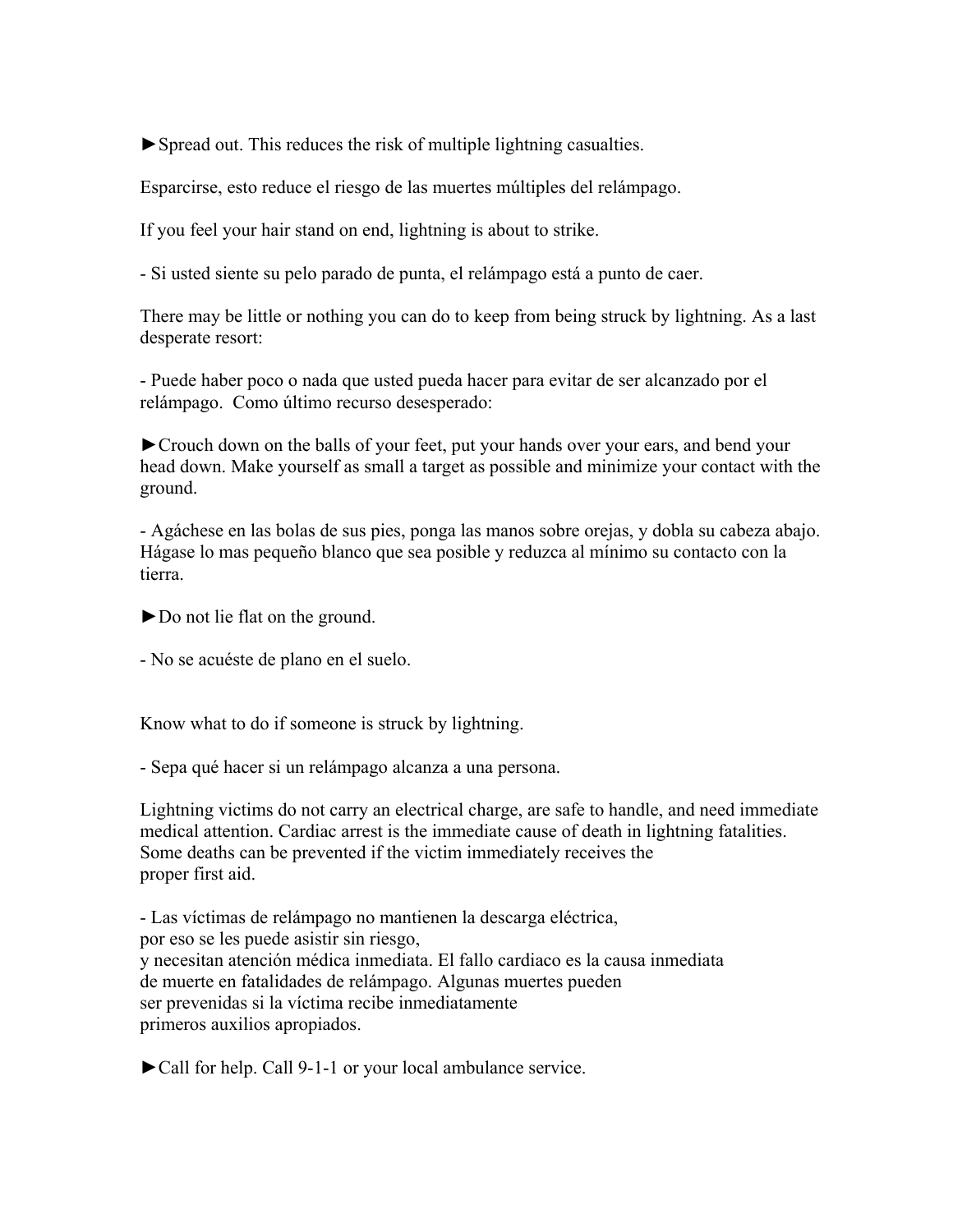- Pida ayuda. Llame al 9-1-1 o Servicio local de ambulancia.

►Give first aid. Check the victim's pulse and breathing. Begin CPR if necessary. An Automatic External Defi brillator (AED) may also be useful if one is available.

- Dé primeros auxilios. Compruebe el pulso y la respiración de la víctima. Comience CPR si es necesario. Un Defibrillator externo automático (AED) puede también ser útil si uno está disponible.

►If possible, move the victim to a safer place. An active thunderstorm is still dangerous. Don't let the rescuers become victims. Lightning CAN strike the same place twice.

- Si es posible, mueva la víctima a un lugar más seguro. Una tormenta de truenos activa sigue siendo peligrosa. No deje que salvadores sean víctimas. Un relámpago Puede golpear el mismo lugar dos veces.

Stay informed, listen to NOAA Weather Radio!

- ¡Permanezca informado, escuche el radio del tiempo NOAA!

There are an estimated 25 million cloud-to-ground lightning flashes in the United States each year. While the National Weather Service issues severe thunderstorm watches and warnings for storms that produce damaging wind or hail, watches and warnings are NOT issued for lightning. However, the sound of thunder should serve as an immediate warning of the lightning danger.

- Se estima que hay 25 millones de destellos de rayos nube-a-tierra en los Estados Unidos cada año. Mientras que el Servicio Nacional de Meteorología emite vigilancias y avisos de tronadas severas para tormentas que producen viento o granizo perjudicial, vigilancias y avisos no se emiten para relámpagos. Sin embargo, el sonido del trueno debe servir como advertencia inmediata del peligro del relámpago.

As a further safety measure, officials at outdoor events may want to have a tone-alert NOAA Weather Radio. The radio will allow you to monitor any short-term forecasts for changing weather conditions, and the tone-alert feature can automatically alert you in case a severe thunderstorm watch or warning is issued. To find your nearest NOAA weather radio transmitter, go to www.nws.noaa.gov/nwr and click on "Station Listing and Coverage."

- Como otra medida de seguridad, funcionarios de eventos al aire libre pueden desear tener un un radio del Tiempo NOAA con tono-alerta. El radio le permitirá escuchar cualquier pronóstico a corto plazo, sobre cambios del estado del tiempo, y la característica tono-alerta puede alertarle automáticamente en caso de que se emita una vigilancia o advertencia de tronada severa. Para encontrar su radiotransmisor del tiempo más cercano de NOAA, vaya a www.nws.noaa.gov/nwr y oprima en "Station Listing and Coverage."